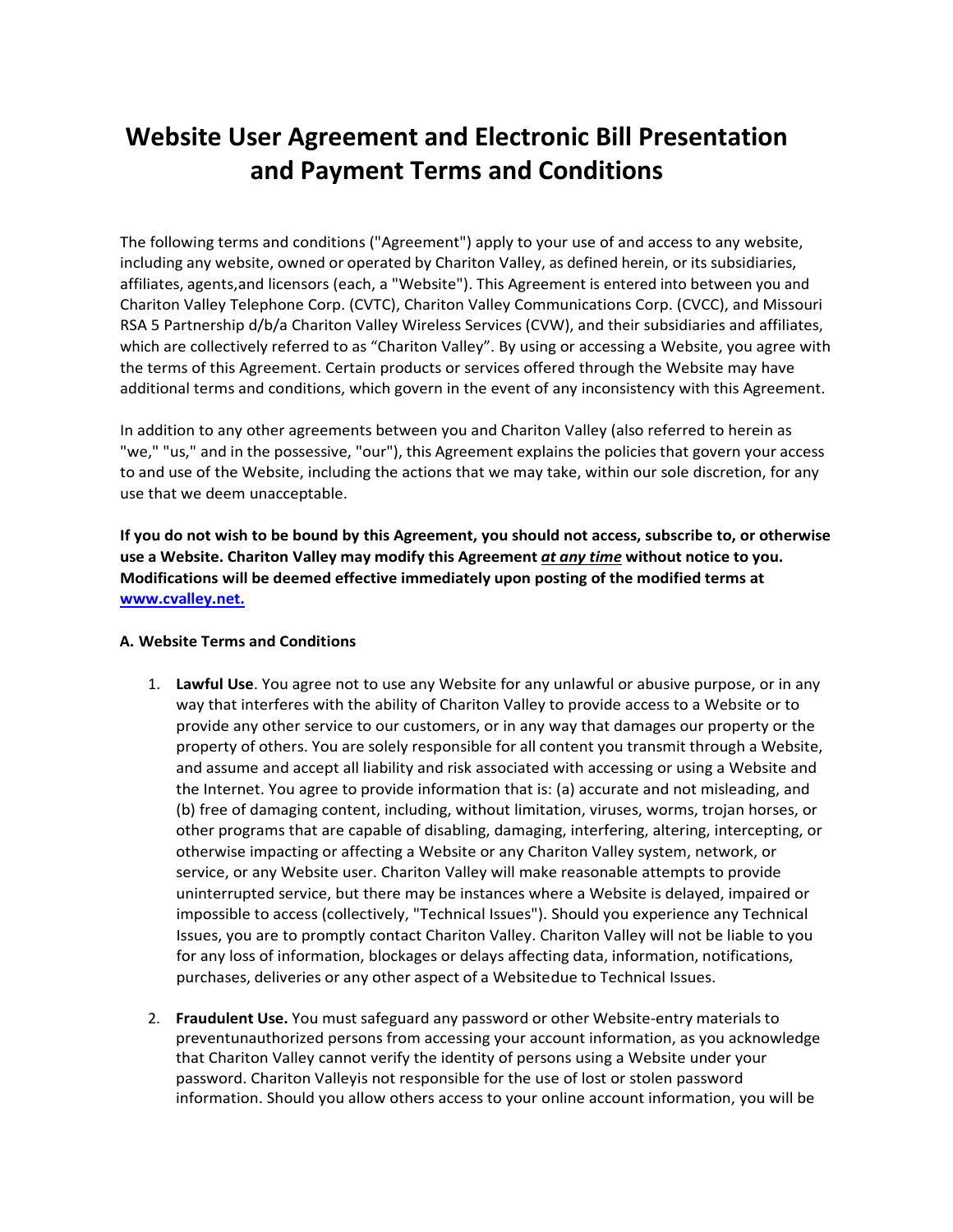responsible for all actions that such persons might take with respect to your account. If you suspect that your account has been fraudulently used or otherwise compromised, you must immediately notify us.

- 3. **Your Feedback.** Chariton Valley values any feedback you may have about a Website. However, if you send us any type of communication concerning the Website or any of our products, the contentof your communication will be treated as nonproprietary and nonconfidential (even if marked confidential or similar denotation) and will become Chariton Valley property to use, reproduce, disclose, and distribute for any purpose whatsoever, without limitation to the extent permittedby applicable law and without compensation to you.
- 4. **Indemnification.** You agree to indemnify, defend and hold harmless Chariton Valley, its officers, directors, employees, agents, shareholders, licensors, suppliers and any third party information providers for a Website from and against all claims, demands, actions, losses, expenses, damages and costs, including reasonable attorneys' fees, that arise from: (1) any violation of thisAgreement by you; (2) any violation of any rights of a third party by you; (3) any violation of applicable law; (4) information or content that you submit, post, transmit or make available through a Website; or (5) your use of a Website.
- 5. **Website Information.** Except for Chariton Valley-provided information or services, all information andservices offered through a Website or on the Internet generally are offered by third parties thatmay not be affiliated with Chariton Valley. Chariton Valley may not review and may have no control over content or services provided by third parties and does not endorse or assume responsibility forthird-party content. Any links to third party information and services are provided for convenience only and your accessing or using such third party information and services is entirely at your own risk. Chariton Valley makes no representations or warranties concerning any website or the information or services offered or appearing on or through these websites. Chariton Valley does not review, sponsor, or endorse the operators of these websites or the information or services they provide, and Chariton Valley is not responsible or liable for the conduct of these websites' operators or the information and services they may provide. You also understand that Chariton Valley cannot and does not guarantee or warrant that any files available fordownloading through a Website will be free of infection or viruses, worms, Trojan horses, or other code that manifest contaminating or destructive properties. You are responsible for implementing sufficient procedures and checkpoints to satisfy your particular requirements for accuracy of data input and output, and for maintaining a means external to a Website for the reconstruction of any lost data.
- 6. **Disclaimer of Warranties and Limitation of Liability.** YOU UNDERSTAND THAT YOU ARE SOLELY RESPONSIBLE FOR ANY DAMAGE TO YOUR COMPUTER SYSTEM OR LOSS OF DATA THAT RESULTSFROM ANY MATERIAL DOWNLOADED OR ACCESSED FROM OR OTHERWISE PROVIDED THROUGH WEBSITES. ANY CONTENT OR INFORMATION ACCESSED BY OR PROVIDED TO YOU THROUGH WEBSITES IS PROVIDED "AS IS," "WITH ALL FAULTS," AND "AS AVAILABLE." CHARITON VALLEY, ITS AGENTS, AND ITS LICENSORS DO NOT WARRANT IN ANY WAY THE AVAILABILITY, ACCURACY, COMPLETENESS, CURRENTNESS, SUITABILITY, RELIABILITY, TITLE, USEFULNESS, NONINFRINGEMENT, MERCHANTABILITY OR FITNESS FOR A PARTICULAR PURPOSE OF THE WEBSITES OR ANY CONTENT OR INFORMATION AVAILABLE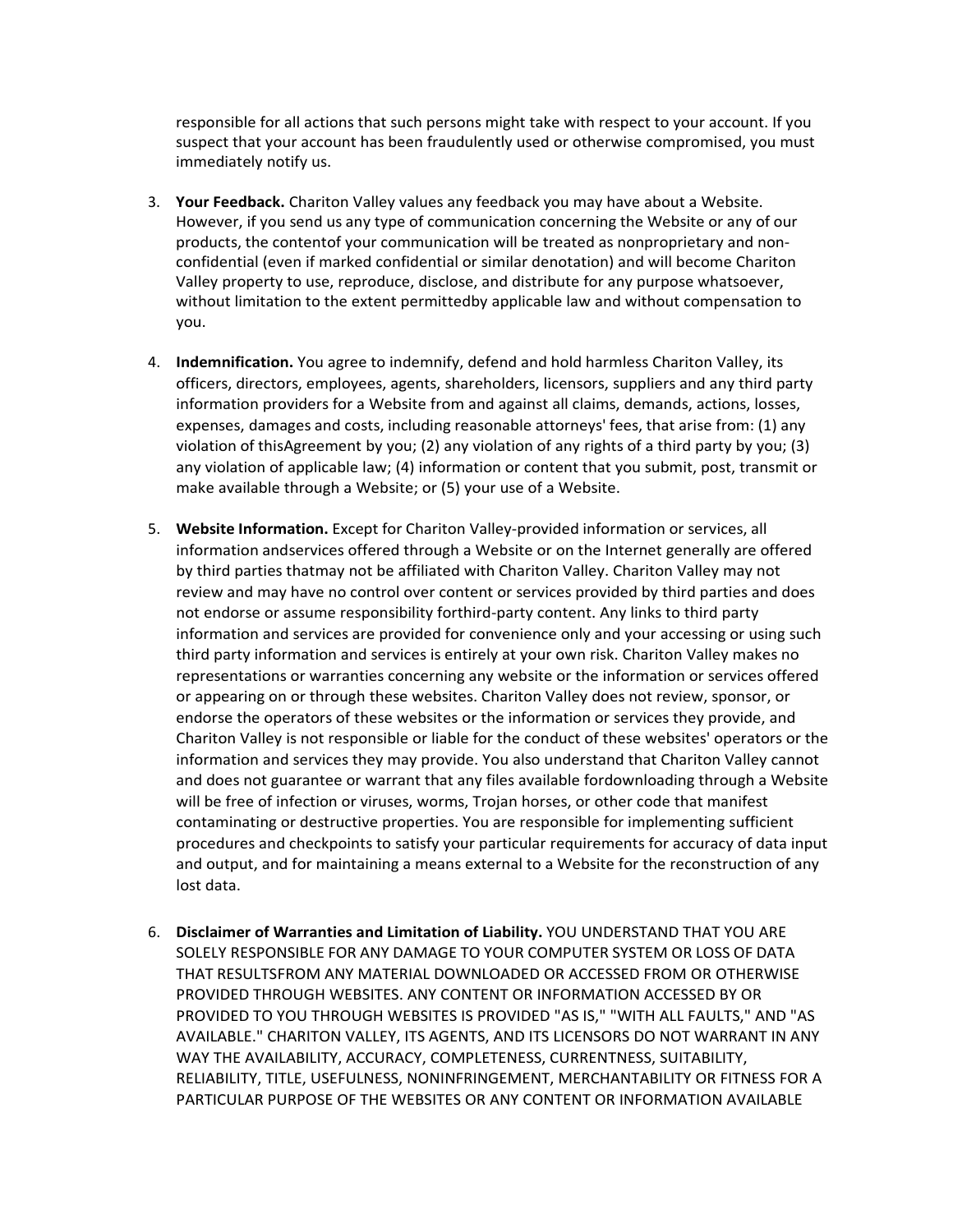THROUGH THE WEBSITES. YOU ACCESS SUCH CONTENT OR INFORMATION AT YOUR OWN RISK. CHARITON VALLEY DOES NOT GUARANTEE THAT THE WEBSITES WILL BE ERROR-FREE, OR CONTINUOUSLY AVAILABLE, OR THAT IT WILL BE FREE OF VIRUSES OR OTHER HARMFUL COMPONENTS. UNDER NO CIRCUMSTANCES WILL CHARITON VALLEY, ITS AFFILIATES, ITS AGENTS OR ITS LICENSORS BE LIABLE TO YOU OR ANYONE ELSE FOR ANY DAMAGES FROM THE WEBSITES THAT ARISE UNDER ANY CAUSEOF ACTION, INCLUDING THOSE THAT RESULT FROM YOUR USE OF THE WEBSITES, ANY SERVICES OFFERED THROUGH THE WEBSITES, OR ANY TRANSACTION PERFORMED THROUGH THE WEBSITES. THIS IS A COMPREHENSIVE LIMITATION OF LIABILITY THAT APPLIES TO ALL DAMAGESOF ANY KIND, INCLUDING COMPENSATORY, SPECIAL, DIRECT, INDIRECT, CONSEQUENTIAL, OR PUNITIVE DAMAGES, LOSS OF DATA, INCOME OR PROFIT, LOSS OF BUSINESS OPPORTUNITY, LOSS OF OR DAMAGE TO PROPERTY, AND CLAIMS OF THIRD PARTIES-EVEN KNOWN BEFOREHAND OF THE POSSIBILITY OF SUCH DAMAGES. YOU AGREE THAT THE AGGREGATE LIABILITY OF CHARITON VALLEY, ITS AGENTS, AND ITS LICENSORS, IF ANY, ARISING OUT OF ANY KIND OFLEGAL CLAIM IN ANY WAY CONNECTED TO ANY WEBSITE WILL LIMITED DIRECT DAMAGES WHICH SHALL NOT EXCEED THE PRO RATA PORTION OF THE MONTHLY CHARGES FOR THE SERVICE FOR THE TIME PERIOD DURING WHICH THE SERVICE PROVIDED PURSUANT ARE INOPERATIVE, NOT TO EXCEED IN TOTAL THE CUSTOMER'S MONTHLY CHARGE FOR THE SERVICE. BECAUSE SOME STATES DO NOT ALLOW THE EXCLUSION OR LIMITATION OF CERTAIN CATEGORIES OF DAMAGES OR IMPLIED WARRANTIES, THE ABOVE LIMITATION MAY NOT APPLY TO YOU. IN SUCH STATES, THE LIABILITY OF CHARITON VALLEY, AND ITS AFFILIATES, AGENTS AND LICENSORS IS LIMITED TO THE FULLEST EXTENT PERMITTED BY SUCH STATE LAW.

- 7. **Governing Law.** This Agreement is governed by and construed under the laws of the State of Missouri, without regard to its conflict of laws principles. The circuit courts of Missouri have exclusive jurisdiction over and venue of any suit that relates to this Agreement.You are responsible for ensuring that your conduct is at all times in compliance with all applicable laws, rules and regulations.
- 8. **Dispute Resolution.** INSTEAD OF SUING IN COURT, YOU AND CHARITON VALLEY AGREE TO ARBITRATE ANY AND ALL CLAIMS, CONTROVERSIES OR DISPUTES OF ANY KIND ("CLAIMS") AGAINST EACH OTHER. THIS INCLUDES BUT IS NOT LIMITED TO CLAIMS ARISING OUT OF OR RELATING TO THIS AGREEMENT, A WEBSITE, OR ANY SERVICES, AS WELL AS CLAIMS ARISING OUT OF OR RELATINGTO CHARITON VALLEY'S SERVICES, BILLING OR ADVERTISING, OR ARISING OUT OF OR RELATING TO EQUIPMENT YOU OR CHARITON VALLEY MAY USE IN CONNECTION WITH A WEBSITE. THE REQUIREMENT TO ARBITRATE APPLIES EVEN IF A CLAIM ARISES AFTER WEBSITES ARE TERMINATED; APPLIES TO ALL CLAIMS YOU MAY BRING AGAINST CHARITON VALLEY EMPLOYEES, AGENTS, AFFILIATES OR OTHER REPRESENTATIVES; AND APPLIES TO ALL CLAIMS THAT CHARITON VALLEY MAY BRING AGAINST YOU. THE FEDERAL ARBITRATION ACT, NOT STATE LAW, APPLIES TO THIS AGREEMENT AND ITS PROVISIONS AND, GOVERNS ALL QUESTIONS OF WHETHER A CLAIM IS SUBJECT TO ARBITRATION.
- 9. **Waiver and Severability; Assignment.** Failure by Chariton Valley to insist upon or enforce strict performance of any provision of this Agreement will not be construed as a waiver of any provision or right. Neither the course of conduct between the parties nor trade practice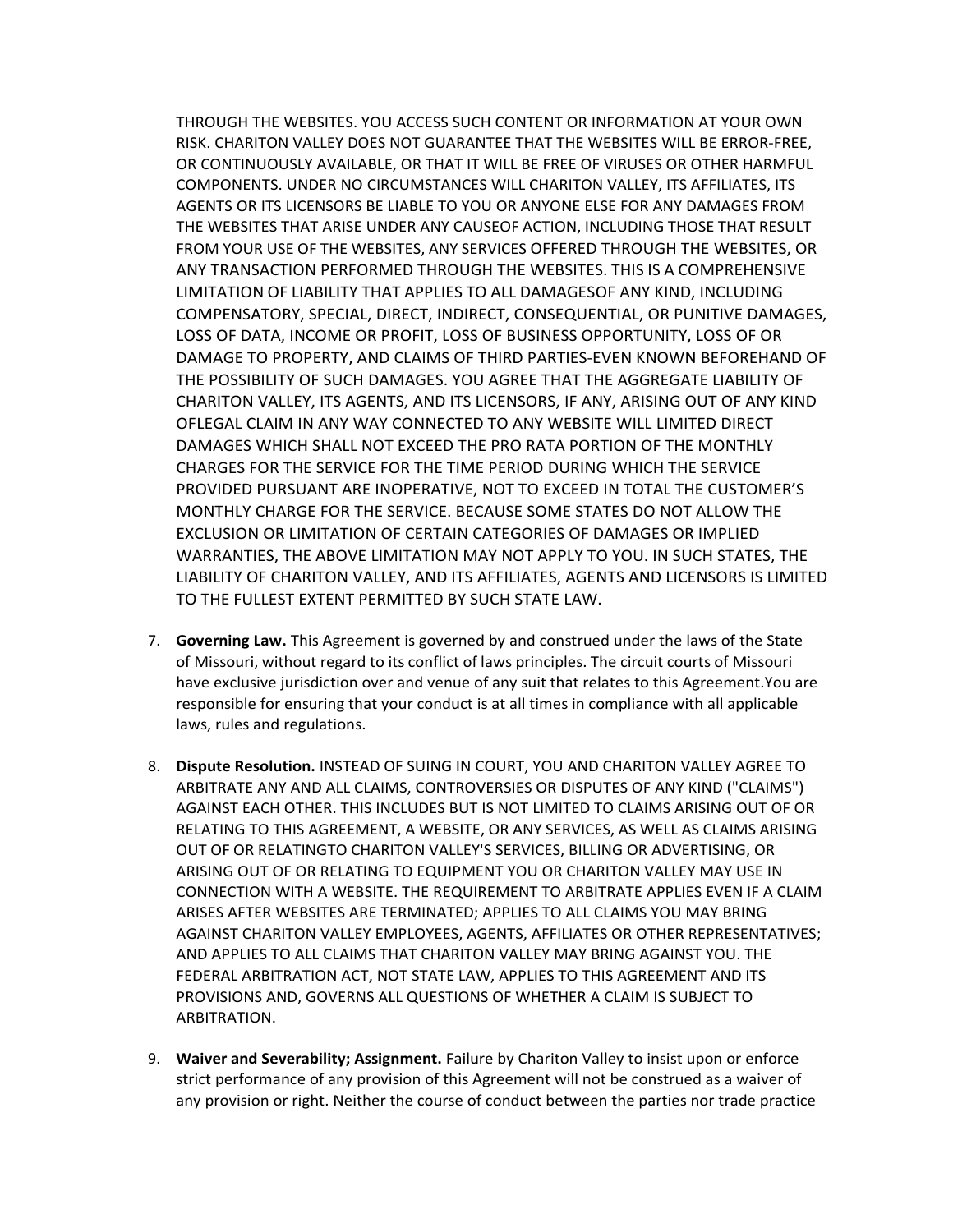will actto modify any provision of this Agreement. Chariton Valley may assign its rights and duties under these terms to any party at any time without notice to you. If any provision of this Agreement isfound to be unenforceable or invalid, this Agreement's unaffected provisions will remain in effect.

10. **Privacy Policy.** Chariton Valley respects the privacy of visitors to our Websites. Please review our Privacy Policy at [https://www.cvalley.net/wp](https://www.cvalley.net/wp-content/uploads/2020/06/Chariton-Valley-Privacy-Policy-2020.pdf)[content/uploads/2020/06/Chariton-Valley-Privacy-Policy-2020.pdf.](https://www.cvalley.net/wp-content/uploads/2020/06/Chariton-Valley-Privacy-Policy-2020.pdf)

## **B. Bill Presentation and Payment Terms and Conditions**

Chariton Valley electronic bill presentment and payment services are an online billing information and bill payment service that may be provided by Chariton Valley for certain products (the "Services"). The Servicesmay not be available in certain areas or for certain products and services. The Services are subject to both the Website Terms and Conditions above and the following Service-specific terms and conditions. **Chariton Valley may modify these Service-specific terms and conditions at any time without notice to you. Modifications will be deemed effective immediately upon posting of the modified terms at [www.cvalley.net.](http://www.cvalley.net./)**

- 1. **Presentation of Payment.** The electronic bill is due and payable upon presentation and is past due if unpaid by the 25th of each month. Electronic payments made at www.cvalley.net are processed within 24 hours to the extent possible. If your payment is not made within these terms, Chariton Valley may begin procedures to cancel all services. You will be informed of such actionif required by law.
- 2. **Partial Payment.** Partial payments are acceptable; however they are not to be construed as acceptable payment arrangements that automatically extend service beyond the normal disconnect date. But our acceptance of late or partial payments (even those marked, "Paid in Full") and late payment charges is not a waiver of our right to collect the full amount due. If youare unable to pay a bill in full prior to the due date, please call customer service at the number located on page 1 of your Chariton Valley bill.
- 3. **Limitation of Liability.** In addition to the limitations of liability described in the Agreement, Chariton Valley has no liability if: (a) your financial institution shows that your designated account hasinsufficient funds or credit availability; (b) Chariton Valley is prohibited by law or court order from withdrawing payment from your account; (c) your account is closed or frozen; (d) any part of theelectronic funds transfer system is not working properly; or (e) there are any delays or failures inperformance or any interruptions arising from any cause or circumstance beyond Chariton Valley's reasonable control. Accounts credited with a payment that is subsequently returned for any reason by your financial institution, including but not limited to insufficient funds, account closed or invalid account number, are debited for the amount of the original payment and all applicable returned check charges. Your account may also be temporarily suspended immediately upon our receipt of the denial of payment or returned check and until payment is made in a cash transaction, e.g., cash, cashier's check, money order or with a valid credit card. Please call customer service at the number located on page 1 of your Chariton Valley bill as soon as you are aware that this could be a problem.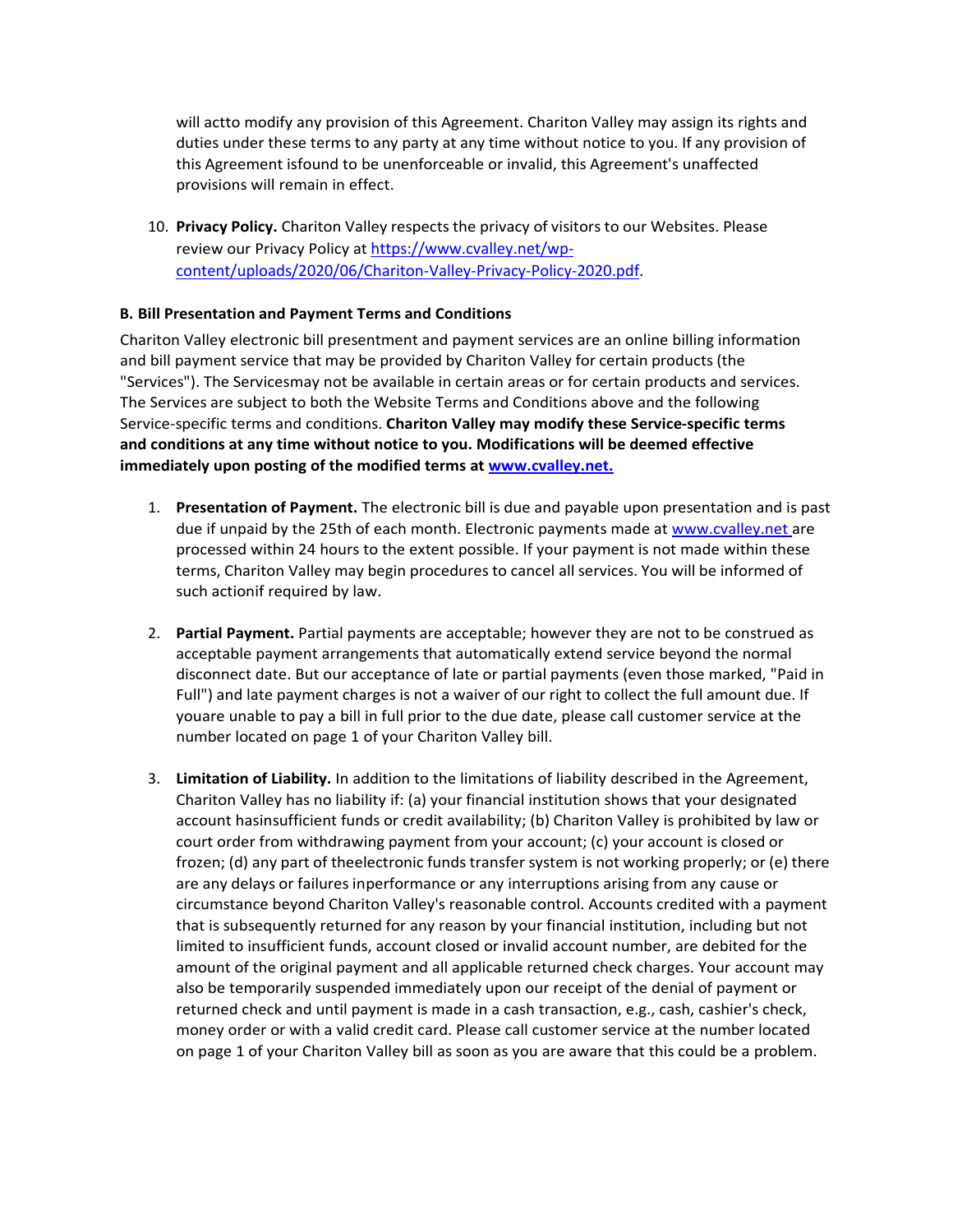- 4. **Questions about Bill.** If you have any questions about your bill, call Chariton Valley customer service center at the telephone number printed on your Chariton Valley bill. While the item(s) in question about your charges are being investigated, you do not have to pay them. But the amount not inquestion is still due and payable upon receipt of your bill. If you have a dispute about a charge on your bill, contact customer service at the number located on page 1 of your Chariton Valley bill immediately upon receipt of your bill to ensure your dispute is recorded prior to collection action that could occur as a result of an unpaid balance.
- 5. **Payment Methods.** If you are eligible to receive the Services for your products and services, youmay pay your bill either by (a) paying online at www.cvalley.net using eBill and make a onetime payment with credit card or debit card, (b) enrolling in automatic bill payment availableonline, (c) call Chariton Valley and pay with credit card or debit card by phone (d) arranging to electronically pay your bill through a bill payment service provider such as your bank or financialinstitution, (e) or by mailing Chariton Valley a check. If you do arrange for electronic payment through Chariton Valley or another financial institution you will be subject to those companies' terms and conditions and you agree that Chariton Valley will not be responsible or liable for any loss or damage caused or created by those companies. In the event that any amount on a third party site does not match the same amount on www.cvalley.net or your printed bill, the www.cvalley.net and the paper bill amount (the two being the same) will be deemed to be the accurate amount.In the event the paper bill and the amount listed on your online bill at [www.cvalley.net](http://www.cvalley.net/) do not agree, the paper bill should be considered the correct bill and should be used to determine the amount to be paid. You may elect to have Chariton Valley retain your payment information, including but not limited to your billing name, address, telephone number, credit card/debit card/account numbers, expiration dates, for your convenience and use in future transactions authorized by you. You are responsible for adding, updating, maintaining, deleting, and verifyingthe accuracy of any payment information that you ask Chariton Valley to store for you. You agree that Chariton Valley will not be responsible for any transactions rejected due to erroneous or outdated payment information. You also agree that Chariton Valley will not be liable for any use, misuse, lost, stolen or incorrect payment information.
- 6. **Bill Messages.** Chariton Valley may include messages developed by Chariton Valley or as required by stateand federal authorities in the body of the bill. It is your responsibility to view the entire bill.
- 7. **Options to Receive Your Bill.** Chariton Valley may offer the option to receive your bill either via US postal service or view online. If you elect the option to view your bill online, you authorize Chariton Valley to stop sending your paper bills via mail and understand that you may receive one more paper bill depending on your billing cycle. Please note that you will have the option to print a paper copy on your home computer or save it to a file. Each month, you will receive an email notification when your new bill is available and understand that if, for any reason, you areunable to view your bill online, you are still required to make your payment on time. Also, underthese circumstances, you are responsible for obtaining a bill copy and/or account balance by calling the Chariton Valley customer service at 1- 800.769.8731. You also agree to provide Chariton Valley with your email address for the receipt of eBill notices and agree to keep your email address updated and understand that it